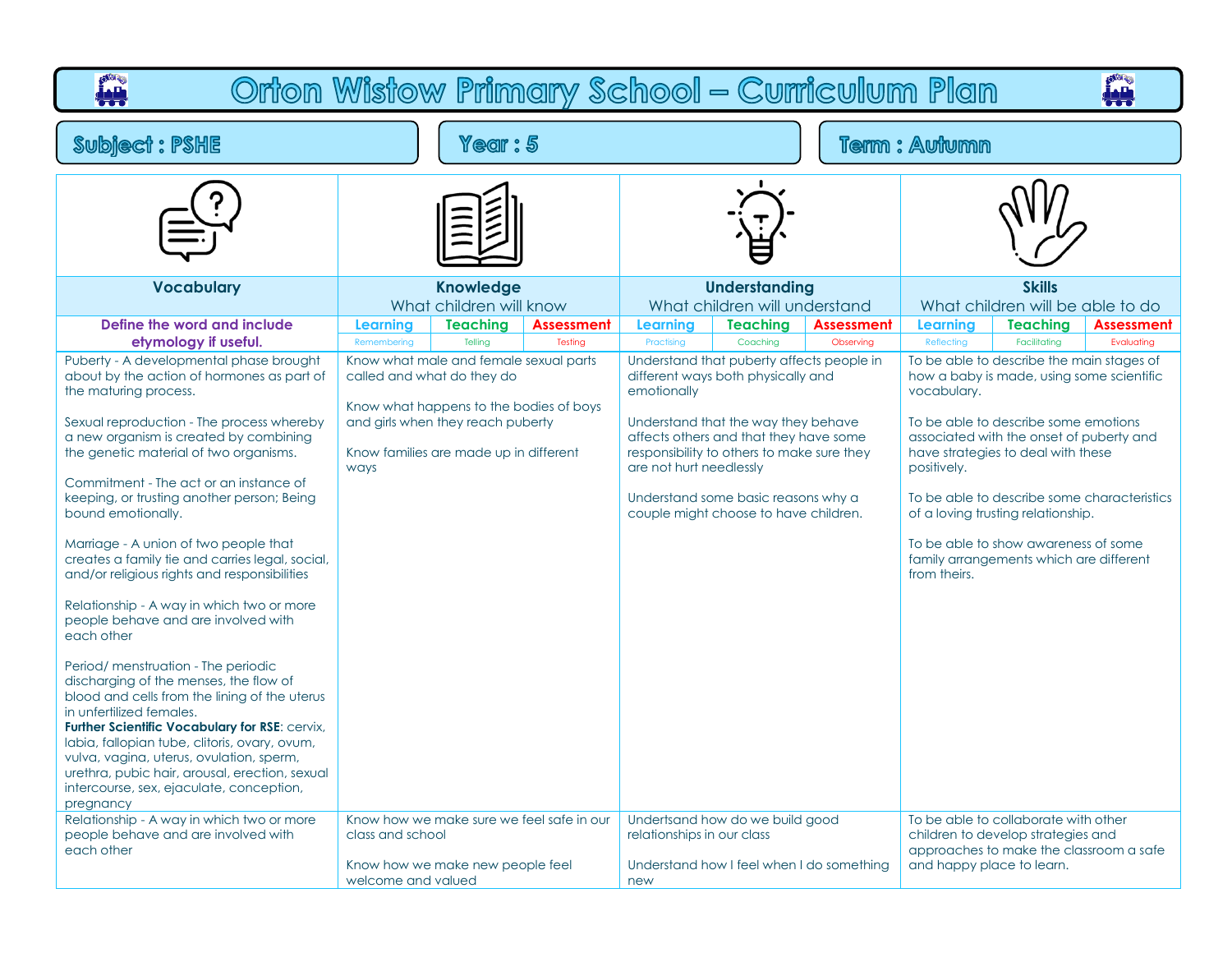OWPS Curriculum 2.0

|                                                                                                                                                                                                                                                                                                                                                                                                                                                                                                                                                                                                                                                                                                                                                                                                         |                                                                            |                                                                                                                                                                                                             |                              |                                  |                                                                                                                                                                                          |                                | OWPS CUITICUIUM Z.U                               |                                                                                                                                                                                                                                                                                                                                                                                                                                                                                                               |                                                                                                                                                                                              |  |
|---------------------------------------------------------------------------------------------------------------------------------------------------------------------------------------------------------------------------------------------------------------------------------------------------------------------------------------------------------------------------------------------------------------------------------------------------------------------------------------------------------------------------------------------------------------------------------------------------------------------------------------------------------------------------------------------------------------------------------------------------------------------------------------------------------|----------------------------------------------------------------------------|-------------------------------------------------------------------------------------------------------------------------------------------------------------------------------------------------------------|------------------------------|----------------------------------|------------------------------------------------------------------------------------------------------------------------------------------------------------------------------------------|--------------------------------|---------------------------------------------------|---------------------------------------------------------------------------------------------------------------------------------------------------------------------------------------------------------------------------------------------------------------------------------------------------------------------------------------------------------------------------------------------------------------------------------------------------------------------------------------------------------------|----------------------------------------------------------------------------------------------------------------------------------------------------------------------------------------------|--|
| <b>Vocabulary</b>                                                                                                                                                                                                                                                                                                                                                                                                                                                                                                                                                                                                                                                                                                                                                                                       |                                                                            | <b>Knowledge</b><br>What children will know                                                                                                                                                                 |                              |                                  | <b>Understanding</b><br>What children will understand                                                                                                                                    |                                | <b>Skills</b><br>What children will be able to do |                                                                                                                                                                                                                                                                                                                                                                                                                                                                                                               |                                                                                                                                                                                              |  |
| Define the word and include<br>etymology if useful.                                                                                                                                                                                                                                                                                                                                                                                                                                                                                                                                                                                                                                                                                                                                                     | Learning<br>Remembering                                                    | <b>Teaching</b><br>Tellina                                                                                                                                                                                  | <b>Assessment</b><br>Testing | Learning<br>Practising           | <b>Teaching</b><br>Coaching                                                                                                                                                              | <b>Assessment</b><br>Observing | Learning<br>Reflecting                            | <b>Teaching</b><br>Facilitating                                                                                                                                                                                                                                                                                                                                                                                                                                                                               | Assessment<br>Evaluating                                                                                                                                                                     |  |
| Safety/safe - The condition or feeling of<br>being away from harm.<br>Network - An interconnected directory of<br>people maintained for support<br>Support - To help<br>Strategy - A plan of action intended to<br>accomplish a specific goal.                                                                                                                                                                                                                                                                                                                                                                                                                                                                                                                                                          | me                                                                         | Know which ways to calm down work for<br>Know how to a solve problems<br>Know who I can talk to when I need help<br>Know the names of everyone in their class<br>and be able to build new relationships.    |                              | other people<br>find difficult   | Understand how I can help and support<br>Understand what I m good at nd what I                                                                                                           |                                | access help and support.<br>others who need help. | their Support Networks, and know how to<br>welcome, and be able to offer support to                                                                                                                                                                                                                                                                                                                                                                                                                           | To be able to identify a range of people in<br>To have ideas for making new people feel<br>To have strategies for managing emotions<br>in a new situation and in different contexts,         |  |
| Bullying - deliberately hurtful behaviour,<br>repeated over a period of time, where it is<br>difficult for those being bullied to defend<br>themselves.<br>Predjudice - An adverse judgment or<br>opinion formed beforehand or without<br>knowledge of the facts.<br>Assertiveness - Boldly self-assured; confident<br>without being aggressive<br>Bystander - A person who, although<br>present at some event, does not take part<br>in it; an observer or spectator.<br>Regulate - To control or direct according to<br>rule, principle, or law<br>Emotions - A person's internal state of being<br>and response to an object or a situation<br>Strategy - A plan of action intended to<br>accomplish a specific goal.<br>Defend - o support by words or writing; to<br>vindicate, talk in favour of. | bad mood<br>feel and respond to them<br>someone<br>when things ardifficult | Know how to manage strong emotions<br>Know what I can do when I realise I'm in a<br>Know how to recognise how other people<br>Know how I cope when I disagree with<br>Know how and from whom to get support |                              | myself<br>they need help<br>when | Understand what I am good at<br>Undertsand what I find difficult<br>Undersand what I feel proud of about<br>Understand how to support others when<br>Understand who to get help from and |                                | techniques.                                       | To be able to describe the key<br>characteristics and forms of bullying.<br>To be able to talk about personal reasons<br>why someone may engage in bullying.<br>To begin to identify and describe specific<br>types of prejudice driven bullying.<br>those involved in a bullying situation.<br>To be able to describe how peer pressure<br>To be able to describe confidently and<br>demonstrate a number of assertiveness<br>To begin to identify places where bullying<br>may take place in the community. | To be able to describe the different roles of<br>affects a situation, and demonstrate simple<br>strategies to intervene in a bullying situation<br>and defend a person who is being bullied. |  |



PAGE 2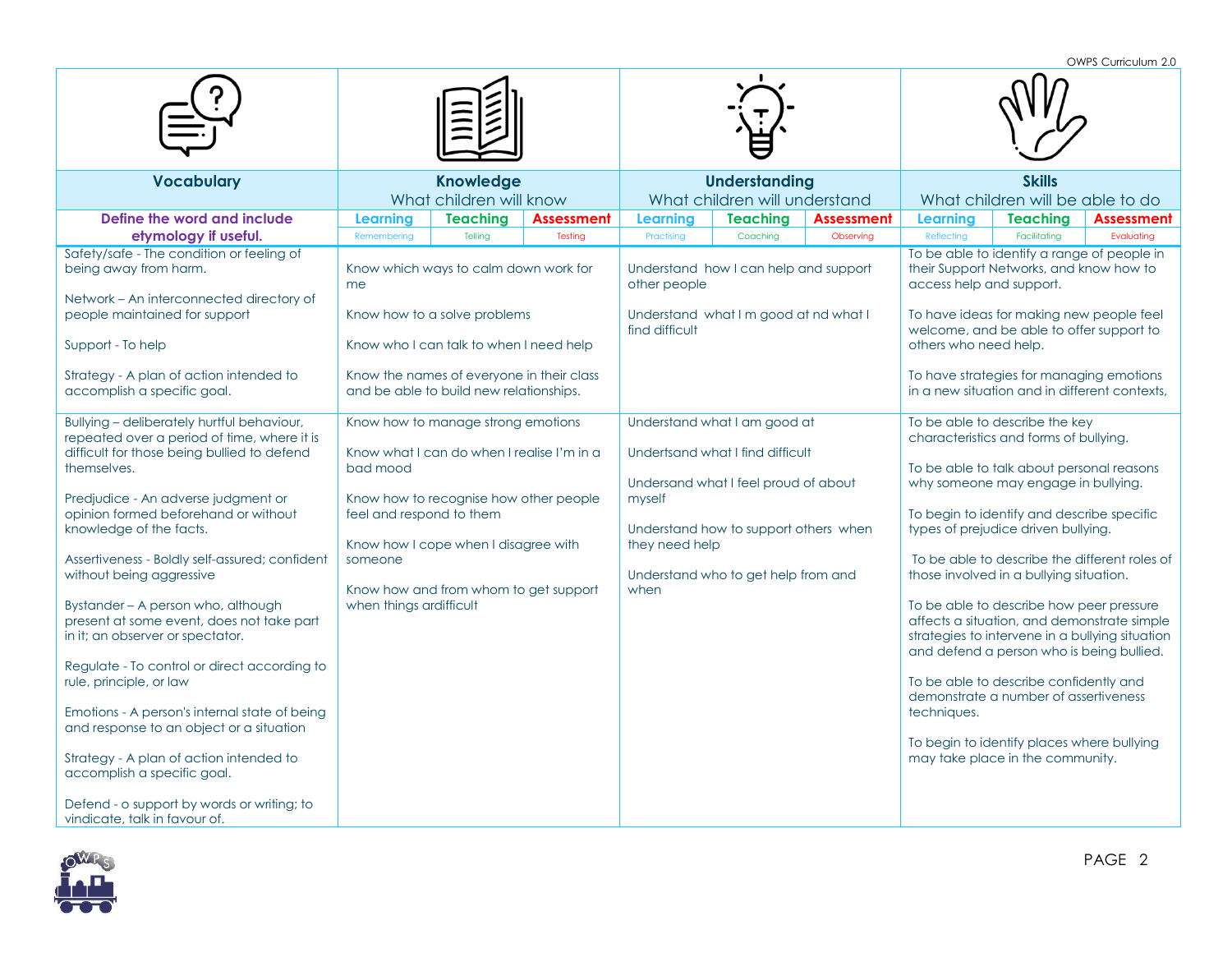## **FALL** Orton Wistow Primary School - Curriculum Plan p<sup>om</sup>e **Subiect: PSHE** Year: 5 **Term: Spring Understanding Skills Vocabulary Knowledge** What children will know What children will understand What children will be able to do **Define the word and include Learning Teaching Assessment Learning Teaching Assessment Learning Teaching Assessment etymology if useful.** Remembering | Telling | Testing | Practising | Coaching | Observing | Reflecting | Facilitating | Evaluating **Target audience** - The group of people at Know how can I keep my growing and Understand how advertising can influence To be able to celebrate our talents and which an advert is aimed changing body clean my view of my body what's already areat, unique and special about ourselves by forming our own **Emotional resilience** - A person's ability to Know that advertisers choose how people Understand that we can choose to opinions and make our own decisions. cope with stressful situations and change look in their adverts to help generate the question what we see in some adverts and how they behave to make these situations To be able to build our emotional resilience emotional response they would like us to remember that they are trying to influence easier to deal with. have when we see the advert. Advertisers our behaviour. Sometimes, if what we see is – our ability to spring back and remain may want to make us laugh, feel sadness or enhanced, life might never be like what we confident, rather than see in the advert. **Blogs/blogging** - blog (short for weblog) is empathy for the people we see, relate to letting comparisons get us down. an online site where a person or group them and feel they are 'like us'. ('bloggers') posts written entries and photos Understand that adverts are just a snapshot To be able to demonstrate through your about their activities and opinions. Know that some adverts can promote and people and life can be much more daily appearance that your personal appearance ideals that make us compare complicated than what is depicted in a hygiene is effective. short advert. We should not try to compare **Vlogs/vlogging Video blogs** – as above, ourselves with what we see, influencing our but posts are made in video form. buying behaviour. These adverts are ourselves because we're all different. designed to suggest that if we buy that Instead, we should focus on valuing **Social media** - Apps and websites that let product, we might become a bit more like ourselves for what we already are. people share words and photos with their the people we see in the advert and as a friends and the public result, a little happier. Understand that advertising is tightly regulated so adverts are not allowed to mislead, cause deep or wide offence or lead to harm. **Identity** – The qualities which make you you Know about how they and others, including Understand the negative effects of To be able to recognise aspects of their volunteers, contribute to the community. stereotyping identity and understand how other people **Community** – A group sharing a common can influence their perception of understanding, and often the same Know and recognise the negative effects Undertsand what groups and communities themselves. language, law, manners, and/or tradition. of stereotyping and prejudice you are part of Know about the wider role of the media

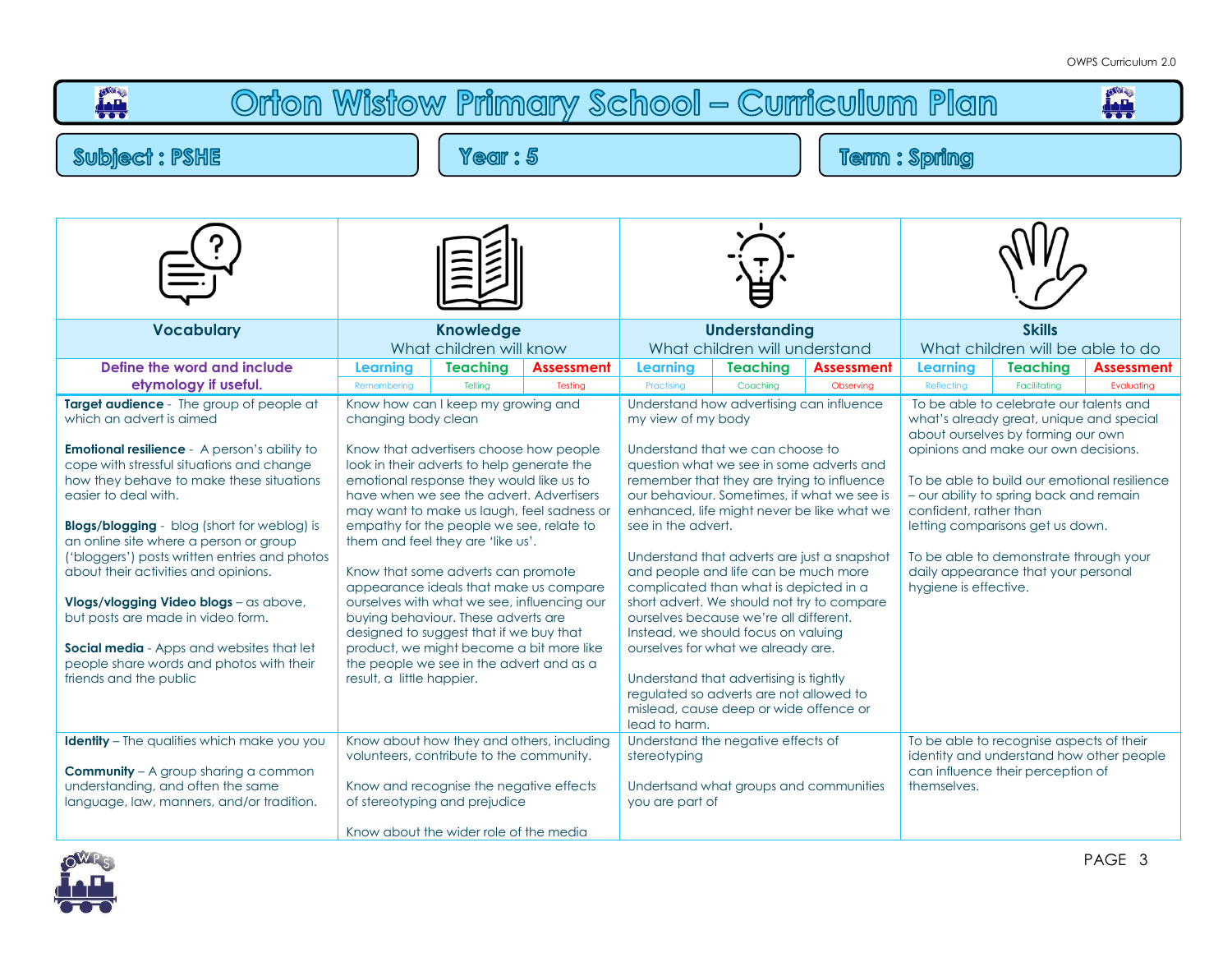OWPS Curriculum 2.0

|                                                                                                                                        |                                                                                 |                              |                               |                                                                                         |                                             | OWES CUITICUIUITI Z.U                                                                                                         |                                          |                                              |  |
|----------------------------------------------------------------------------------------------------------------------------------------|---------------------------------------------------------------------------------|------------------------------|-------------------------------|-----------------------------------------------------------------------------------------|---------------------------------------------|-------------------------------------------------------------------------------------------------------------------------------|------------------------------------------|----------------------------------------------|--|
|                                                                                                                                        |                                                                                 |                              |                               |                                                                                         |                                             |                                                                                                                               |                                          |                                              |  |
| <b>Vocabulary</b>                                                                                                                      | <b>Knowledge</b><br>What children will know                                     |                              |                               | <b>Understanding</b><br>What children will understand                                   |                                             | <b>Skills</b><br>What children will be able to do                                                                             |                                          |                                              |  |
| Define the word and include<br>etymology if useful.                                                                                    | <b>Teaching</b><br>Learning<br>Remembering<br>Telling                           | <b>Assessment</b><br>Testing | <b>Learning</b><br>Practising | <b>Teaching</b><br>Coaching                                                             | <b>Assessment</b><br>Observing              | <b>Learning</b><br>Reflecting                                                                                                 | <b>Teaching</b><br>Facilitating          | Assessment<br>Evaluating                     |  |
| <b>Stereotype</b> - A person who is regarded as<br>embodying or conforming to a set image<br>or type.                                  |                                                                                 |                              | make a difference             | Understand how voluntary organisations<br>Understand about the role of the media        |                                             | that live in Britain.                                                                                                         | of their community and different groups  | To be able to describe the ethnic make-up    |  |
| <b>Prejudice</b> – An adverse judgment or opinion<br>formed beforehand or without knowledge<br>of the facts.                           |                                                                                 |                              | and its possible influences   |                                                                                         |                                             | To be able to discuss the wider role of the<br>media giving examples of possible<br>influence on communities and individuals. |                                          |                                              |  |
| Perception - The organisation, identification<br>and interpretation of sensory information.                                            |                                                                                 |                              |                               |                                                                                         |                                             |                                                                                                                               |                                          |                                              |  |
| Risk - A possible adverse event or outcome                                                                                             | Know how to respond supportively when<br>someone shares a problem with them.    |                              | risk                          | Understand when might it be good to take                                                |                                             | To be able to describe a positive and<br>negative consequence of taking a risk.                                               |                                          |                                              |  |
| <b>Consequence</b> - A result of actions,<br>especially if such a result is unwanted or<br>unpleasant.                                 | Know how to help people who need<br>support                                     |                              |                               | Understand the different consequences of<br>taking physical, emotional and social risks |                                             | To be able to give an example of a<br>physical, social and emotional risk.                                                    |                                          |                                              |  |
| <b>Network</b> - Any interconnected group or<br>system                                                                                 | Know how to put someone in the recovery<br>position and make an emergency call. |                              | your own safety               | Understand when you ae responsible for                                                  |                                             | To be able to evaluate how risky something<br>is and explain their reasoning.                                                 |                                          |                                              |  |
| <b>Organisation</b> - a group of people with an<br>explicit purpose and written rules.                                                 | Know how risky different situations are                                         |                              | adult if you need to          | Understand how to get the attention of an                                               |                                             | To be able to describe a situation where<br>they are responsible for their own safety                                         |                                          |                                              |  |
| Support - To help                                                                                                                      | Know how can I keep myself and others<br>safe?                                  |                              | strategy                      | Understand and use the 'Stop, Decide, Do'                                               |                                             | To be able to name some people in their<br>network and organisations where people                                             |                                          |                                              |  |
| <b>Emergency</b> - A situation which poses an<br>immediate risk and which requires urgent<br>attention                                 | Know where can people go for help                                               |                              | Understand basic first aid    |                                                                                         |                                             | can get help and support.<br>To be able to perform basic first aid                                                            |                                          |                                              |  |
| Safe/safety - Safety/safe - The condition or                                                                                           | Know some hazards associated with                                               |                              |                               | Understand how to stay safe on the roads                                                |                                             |                                                                                                                               |                                          |                                              |  |
| feeling of being away from harm.                                                                                                       | cycling and describe precautions they can<br>take.                              |                              |                               | as cyclist or pedestrian and near railways                                              |                                             | To be able to explain basic road safety<br>rules, e.g. Green Cross Code and railway<br>safety                                 |                                          |                                              |  |
| <b>Precaution</b> – A measure taken beforehand                                                                                         |                                                                                 |                              |                               | Understand how to keep safe in the sun                                                  |                                             |                                                                                                                               |                                          |                                              |  |
| to ward off risk or negative outcome. From<br>the Latin 'pre' meaning before                                                           | Know some of the reasons that trains can<br>be dangerous and describe how to    |                              |                               | Understand what helps to make school a                                                  |                                             |                                                                                                                               | risks in the home and how to avoid these | To be able to describe a range of electrical |  |
|                                                                                                                                        | behave safely around trains.                                                    |                              | safe place                    |                                                                                         |                                             |                                                                                                                               |                                          |                                              |  |
| <b>Prevent</b> - To stop an outcome; to keep from<br>doing something before it is due to happen<br>From the Latin 'pre' meaning before | Know some danger so sunburn<br>Know about electrical safety                     |                              | be dangerous                  |                                                                                         | Understand that exposure to electricity can | risk of sunburn.                                                                                                              | To be able to suggest ways to reduce the |                                              |  |

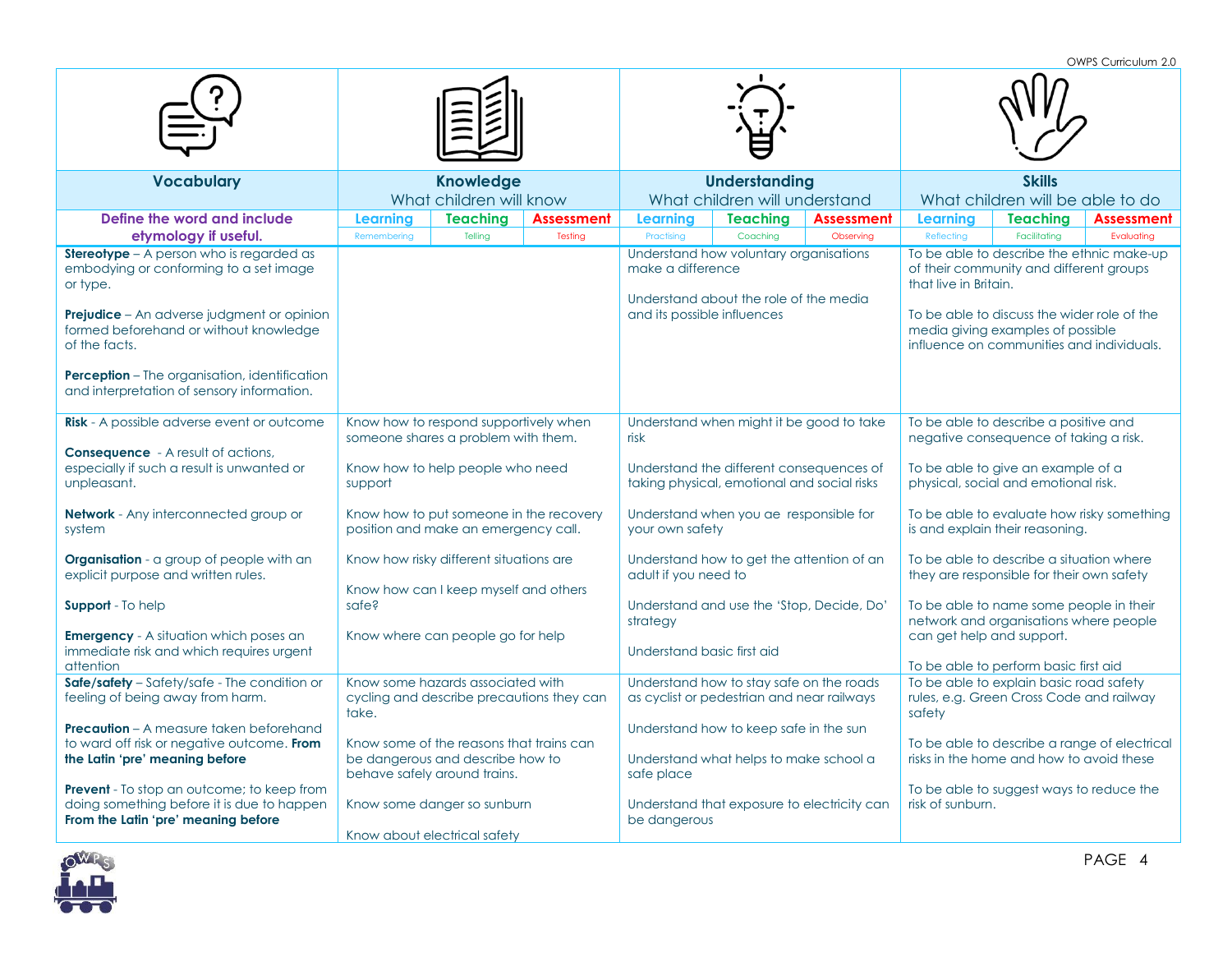|                                         |                         |                             |                   |                               |                 |                   |                                  |                                                                                                                                     | OWPS Curriculum 2.0 |
|-----------------------------------------|-------------------------|-----------------------------|-------------------|-------------------------------|-----------------|-------------------|----------------------------------|-------------------------------------------------------------------------------------------------------------------------------------|---------------------|
|                                         |                         |                             |                   |                               |                 |                   |                                  |                                                                                                                                     |                     |
| <b>Vocabulary</b>                       | <b>Knowledge</b>        |                             |                   | <b>Understanding</b>          |                 |                   | <b>Skills</b>                    |                                                                                                                                     |                     |
|                                         | What children will know |                             |                   | What children will understand |                 |                   | What children will be able to do |                                                                                                                                     |                     |
| Define the word and include             | Learning                | <b>Teaching</b>             | <b>Assessment</b> | Learning                      | <b>Teaching</b> | <b>Assessment</b> | Learning                         | <b>Teaching</b>                                                                                                                     | <b>Assessment</b>   |
| etymology if useful.                    | Remembering             | Telling                     | Testing           | Practising                    | Coaching        | Observing         | Reflecting                       | <b>Facilitating</b>                                                                                                                 | Evaluating          |
| <b>Danger</b> - Exposure to likely harm |                         | Know about safety at school |                   |                               |                 |                   | reduced.                         | To be able to describe rules for maintaining<br>safety at school and suggest ways in which<br>the possibilities of accidents can be |                     |

Orton Wistow Primary School - Curriculum Plan

| <b>Subject: PSHE</b>                                                                                                                                                                                                                                                                                                                                                                  |                                                 | Year: 5                                                                                                                                                      |                              |                                   | <b>Term: Summer</b>                                                                                                                                                                                                                                                                                         |                                |                           |                                                                                                                                                                                                                                                                                                                                                      |                          |  |
|---------------------------------------------------------------------------------------------------------------------------------------------------------------------------------------------------------------------------------------------------------------------------------------------------------------------------------------------------------------------------------------|-------------------------------------------------|--------------------------------------------------------------------------------------------------------------------------------------------------------------|------------------------------|-----------------------------------|-------------------------------------------------------------------------------------------------------------------------------------------------------------------------------------------------------------------------------------------------------------------------------------------------------------|--------------------------------|---------------------------|------------------------------------------------------------------------------------------------------------------------------------------------------------------------------------------------------------------------------------------------------------------------------------------------------------------------------------------------------|--------------------------|--|
|                                                                                                                                                                                                                                                                                                                                                                                       |                                                 |                                                                                                                                                              |                              |                                   |                                                                                                                                                                                                                                                                                                             |                                |                           |                                                                                                                                                                                                                                                                                                                                                      |                          |  |
|                                                                                                                                                                                                                                                                                                                                                                                       |                                                 |                                                                                                                                                              |                              |                                   |                                                                                                                                                                                                                                                                                                             |                                |                           |                                                                                                                                                                                                                                                                                                                                                      |                          |  |
| <b>Vocabulary</b>                                                                                                                                                                                                                                                                                                                                                                     |                                                 | <b>Knowledge</b><br>What children will know                                                                                                                  |                              |                                   | <b>Understanding</b><br>What children will understand                                                                                                                                                                                                                                                       |                                |                           | <b>Skills</b><br>What children will be able to do                                                                                                                                                                                                                                                                                                    |                          |  |
| Define the word and include<br>etymology if useful.                                                                                                                                                                                                                                                                                                                                   | Learning<br>Remembering                         | <b>Teaching</b><br>Tellina                                                                                                                                   | <b>Assessment</b><br>Testina | Learning<br>Practising            | <b>Teaching</b><br>Coachina                                                                                                                                                                                                                                                                                 | <b>Assessment</b><br>Observina | Learnina<br>Reflecting    | <b>Teaching</b><br>Facilitatina                                                                                                                                                                                                                                                                                                                      | Assessment<br>Evaluatina |  |
| <b>Lifestyle</b> - A style of living that reflects the<br>attitudes and values of a person or group.<br><b>Health</b> - The state of being free from<br>physical or psychological disease or illnes;<br>wellness.<br><b>Wellbeing</b> $-$ A state of health, happiness<br>and/or prosperity.<br><b>Responsibility</b> - A duty or obligation for<br>which someone is held accountable | what being healthy means<br>important to health | Know the benefit to being healthy and<br>Know that a varied and balanced diet is<br>Know what or who influences you when<br>you are making lifestyle choices |                              | for promoting health.<br>choices. | Understand that there are a range of<br>factors which contribute to a healthy<br>lifestyle, including a healthy balanced food<br>intake and physical activity.<br>Understand the benefits of physical activity<br>Understand that behaviour, routines and a<br>variety of influences affect their lifestyle |                                | important.<br>themselves. | To be able to state that different foods<br>contain different nutrients, that these each<br>have different benefits for our bodies and<br>that therefore variety in the diet is<br>To be able to explain that different kinds<br>and amounts of food provide different<br>amounts of energy and be able to plan an<br>appropriate energy balance for |                          |  |



**ALL** 

**India**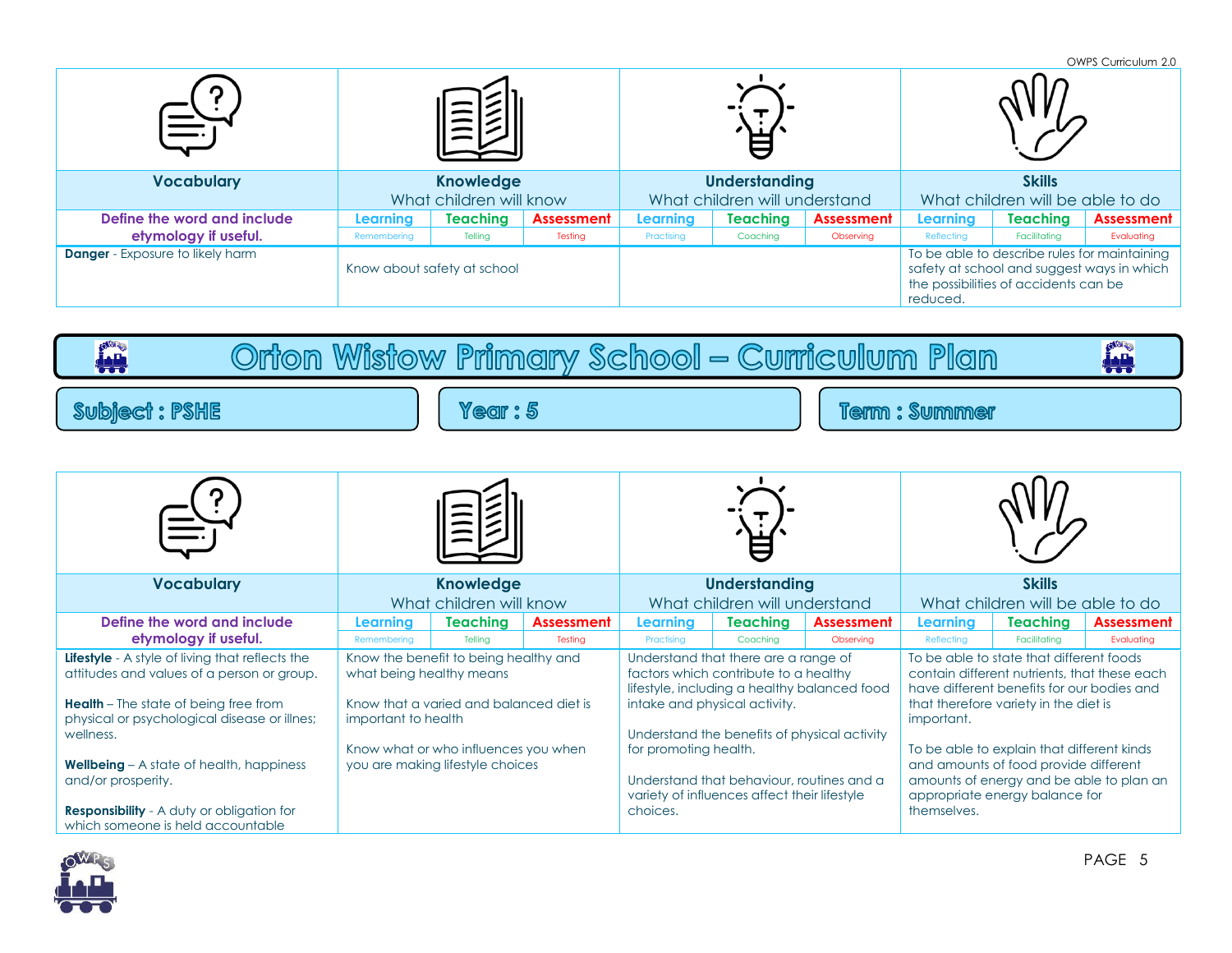OWPS Curriculum 2.0

| <b>Knowledge</b><br><b>Understanding</b><br><b>Skills</b><br><b>Vocabulary</b>                                                                                                                                                                                  |
|-----------------------------------------------------------------------------------------------------------------------------------------------------------------------------------------------------------------------------------------------------------------|
|                                                                                                                                                                                                                                                                 |
| What children will know<br>What children will understand<br>What children will be able to do                                                                                                                                                                    |
| Define the word and include<br><b>Teaching</b><br><b>Teaching</b><br><b>Assessment</b><br><b>Assessment</b><br>Learning<br><b>Teaching</b><br>Learning<br>Learning<br><b>Assessment</b>                                                                         |
| etymology if useful.<br>Reflecting<br>Facilitating<br>Evaluating<br>Telling<br>Testing<br>Practising<br>Coaching<br>Observing<br>Remembering                                                                                                                    |
|                                                                                                                                                                                                                                                                 |
| To be able to explain that a healthy lifestyle<br>includes physical, social and emotional<br>health and how they can take responsibility<br>for their own health.                                                                                               |
| To be able to identify their own strengths<br><b>Persevere</b> - To steadfastly pursue an<br>Know what your strengths and skills are and<br>Understand that the ability to learn is a                                                                           |
| how are they seen by others<br>valuable skill.<br>and skills, those of others and know how<br>undertaking, task, journey, or goal, even if                                                                                                                      |
| hindered by distraction, difficulty, obstacles,<br>these can complement each other.                                                                                                                                                                             |
| or discouragement.<br>Know that sharing your views effectively<br>Understand and recognise influences on                                                                                                                                                        |
| can help to negotiate with others to reach<br>their decision making, including the media<br>To be able to talk about skills they would                                                                                                                          |
| <b>Debate</b> - A discussion, usually in an ordered<br>like to develop and hopes for the future.<br>agreement                                                                                                                                                   |
| or formal setting, often with more than two<br>Understand the importance of having a<br>people, generally ending with a vote or<br>Know some skills which might be useful in a<br>voice and communicating your pinion<br>To be able to communicate effectively, |
| other decision.<br>range of jobs<br>effectively<br>using listening, negotiation, debating and                                                                                                                                                                   |
| chairing skills.                                                                                                                                                                                                                                                |
| Understand the influence of effective<br><b>Effective</b> – Having the power to produce a<br>Know how to persevere                                                                                                                                              |
| To be able to use evaluation and<br>required outcome<br>evaluation on progress                                                                                                                                                                                  |
| feedback to inform future work.                                                                                                                                                                                                                                 |
| <b>Communicate</b> – To share information or<br>knowledge with someone; to tell.                                                                                                                                                                                |
| <b>Evalauate</b> - To draw conclusions from                                                                                                                                                                                                                     |
| examining; to assess                                                                                                                                                                                                                                            |
|                                                                                                                                                                                                                                                                 |
| <b>Influence</b> - The power to affect, control or                                                                                                                                                                                                              |
| change something or someone                                                                                                                                                                                                                                     |
| Salary - A fixed amount of money paid to a<br>Understand that feelings around money<br>Know that there are different ways to gain<br>To be able to discuss what money is,                                                                                       |
| worker, usually calculated on a monthly or<br>can be complex, difficult and changeable<br>including history, trade and currencies.<br>money                                                                                                                     |
| annual basis                                                                                                                                                                                                                                                    |
| Know what sort of things adults need to pay<br>Understand what we mean by poverty and<br>To be able to manage money effectively in                                                                                                                              |
| real life situations<br><b>Occupation</b> – the productive activity,<br>for                                                                                                                                                                                     |
| service, trade, or craft for which one is<br>Understand that managing money is                                                                                                                                                                                  |
| regularly paid; a job<br>Know how occupation links to wealth<br>complex and may involve risk but there are<br>To be able to make informed choices.                                                                                                              |
| people who can help.<br>tracking spending and keeping within a<br><b>Manage</b> - To direct or be in charge of.<br>Know the links between trade, poverty and<br>budget                                                                                          |
| charities.<br>Understand how our choices can have an                                                                                                                                                                                                            |
| impact on the local and wider<br><b>Effective</b> – Having the power to produce a<br>To be able to discuss the difference                                                                                                                                       |
| Know that the choices we make and the<br>between occupations, the different levels<br>required outcome<br>communities.                                                                                                                                          |
| of earnings that are paid and the<br>ideas we have about money change                                                                                                                                                                                           |